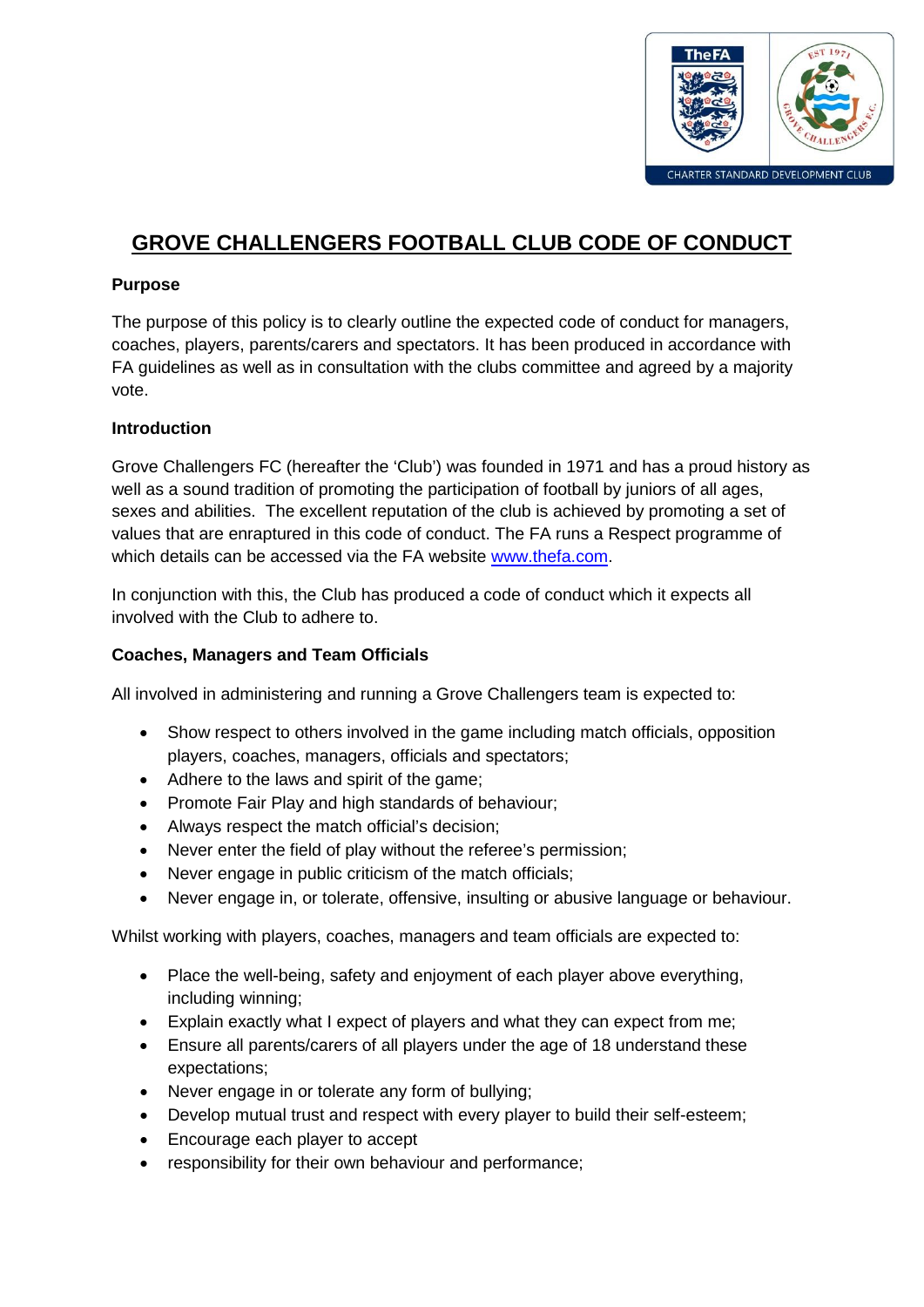- Ensure all activities I organise are appropriate for the players' ability level, age and maturity;
- Co-operate fully with others in football (e.g. officials, doctors, physiotherapists, welfare officers) for each player's best interests.

Failure to uphold these codes may result in:

- Requirement to meet with the club, league or County Welfare Officer;
- Required to meet with the club committee;
- Monitored by another club coach;
- Required to attend an FA education course:
- Suspended by the club from attending matches;
- Suspended or fined by the County FA;
- Required to leave or be sacked by the club.

#### **Players**

The Club expects players to promote a high standard of behaviour in the game. Therefore whilst playing football, the Club expects all players to:

- Always play to the best of their ability;
- Play fairly by not cheating, complaining or wasting time;
- Respect their team-mates, the other team, the referee or their coach/manager;
- Play by the rules, as directed by the referee:
- Shake hands with the other team and referee at the end of the game;
- Listen and respond to what their coach/team manager tells them;
- Talk to someone they trust or the club welfare officer if they're unhappy about anything at the Club.

Players may receive a caution (yellow card) or be dismissed (red card) whilst playing for the Club. For these instances a fine may be incurred which the Club expects to be paid by the player (or parent/carer). The following steps shall be followed to enable communication and payment to be undertaken:

- The Club secretary will contact the player plus parent/carer to inform them that a fine has been received from the league or FA;
- The correspondence will be copied to the team Manager, the Club Chairperson and the Club Treasurer but nobody else in accordance with the Clubs Data Protection Policy;
- The player (or parent/carer) will have 14 days to pay the relevant fine;
- If the fine is not paid within this timescale then the player will be suspended from all football activities with the Club until the fine is paid.

Failure of a player to follow this code of conduct may result in the player:

- Being required to apologise to their team-mates, the other team, referee or team manager;
- Receiving a formal warning from the coach or the club committee;
- Being dropped or substituted;